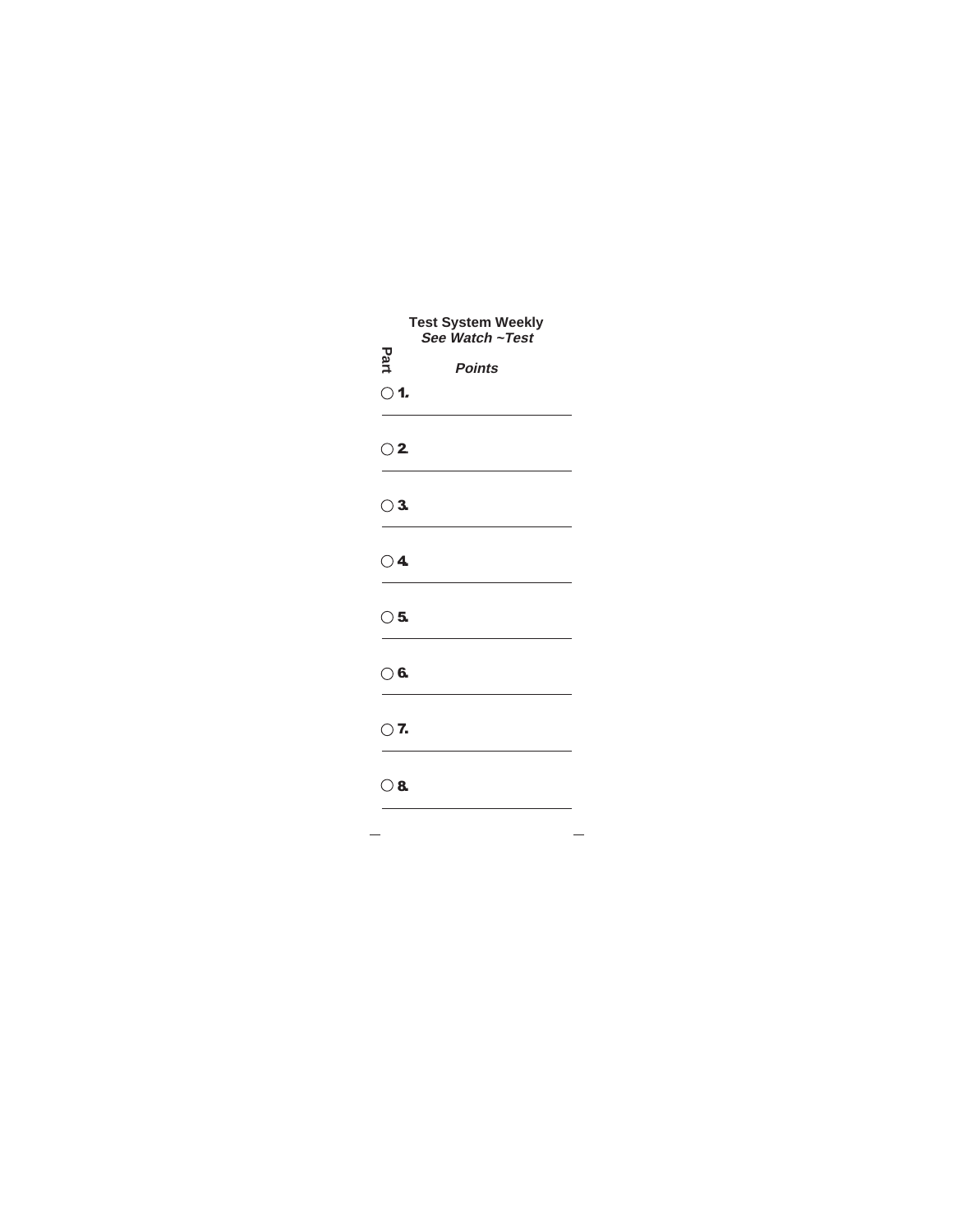#### **Turn System Off**

Enter your passcode to turn the system off and silence alarms.

#### **Turn System All On**

Press  $(9)$ Exit Delay begins If **Error Tone** sounds, see Bypass Points on the card below.

# **Turn System Part On**

Press  $\begin{pmatrix} 0 \end{pmatrix}$ Exit Delay begins If **Error Tone** sounds, see Bypass Points on the card below.

# **Turn System All On, No Delay**

$$
Press \left( 9 \right) + \left( 9 \right)
$$

Use No Delay when you're staying home. If **Error Tone** sounds, see Bypass Points on the card below.

# **Turn System Part On, No Delay**

Press  $\begin{pmatrix} 0 \end{pmatrix} + \begin{pmatrix} 0 \end{pmatrix}$ 

Use No Delay when you're staying home. If **Error Tone** sounds, see Bypass Points on the card below.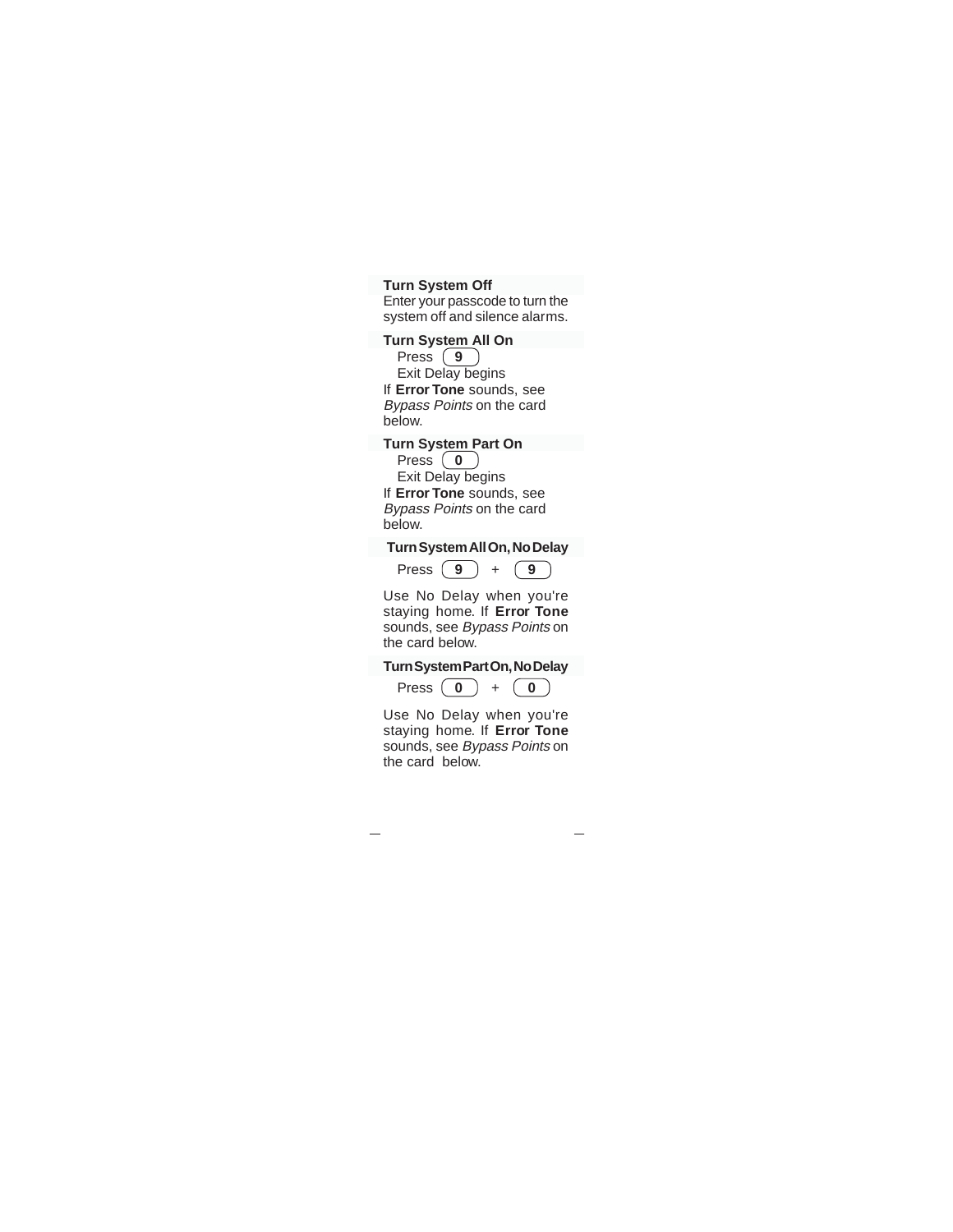#### **Bypass Points**

An open door or window is an example of a faulted point. Use Bypass to turn the system on with a faulted point.

**1 -** Press **9** or **0** To turn the system **All** or **Part** on.The lights for faulted points wink. The lights for other points are on solid. The exit tone begins if there are no faulted points.

**2 -** Press the key for the point you want to bypass. For example, if you want to bypass point 5, press the 5 key. The point light goes off. The exit tone starts when all faulted points are bypassed.

If you bypass a point in error, press **Clear** and start over at step 1.

**3 -** Exit now or turn the system on with No Delay by pressing **9** or **0** a second time. The **All** or **Part** light winks showing points are bypassed.

**4 -** Turning the system off clears all bypassed points.

**On~Off**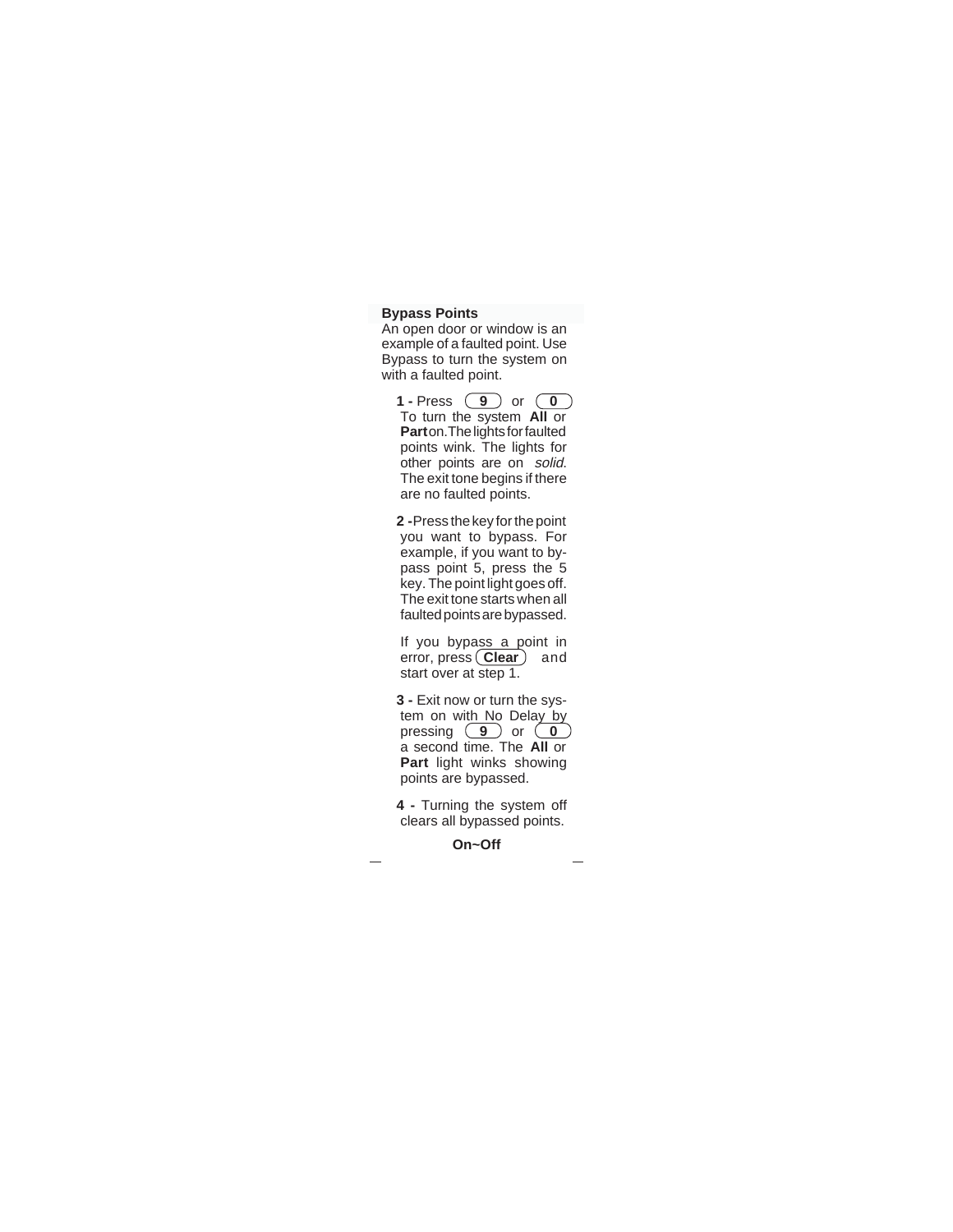#### **To Silence an Alarm, Enter Your Passcode**

When there is an alarm, the **OK** and point lights (1 to 8) flash. The alarm tone sounds. If you enter your passcode before the system dials your alarm company, the alarm is cancelled. The **OK** light stops flashing.

# **OK Light Flashing?**

An alarm has been sent to your alarm company. Use View Alarm Memory to see which point caused the alarm. Use Reset System to reset the **OK** light.

# **View Alarm Memory**

Press **4** to enter *Check* System mode. Hold **6** to view alarm memory. Press **Clear**) to leave Check System.

# **Reset System**

Press **3** and **enter your passcode** to reset the system, including fire points. The reset takes about 20 seconds. The **All**, **Part**, and point lights go off during the reset.

If points do not reset, the **OK** light winks. Call your alarm company for help.

 $\overline{\phantom{0}}$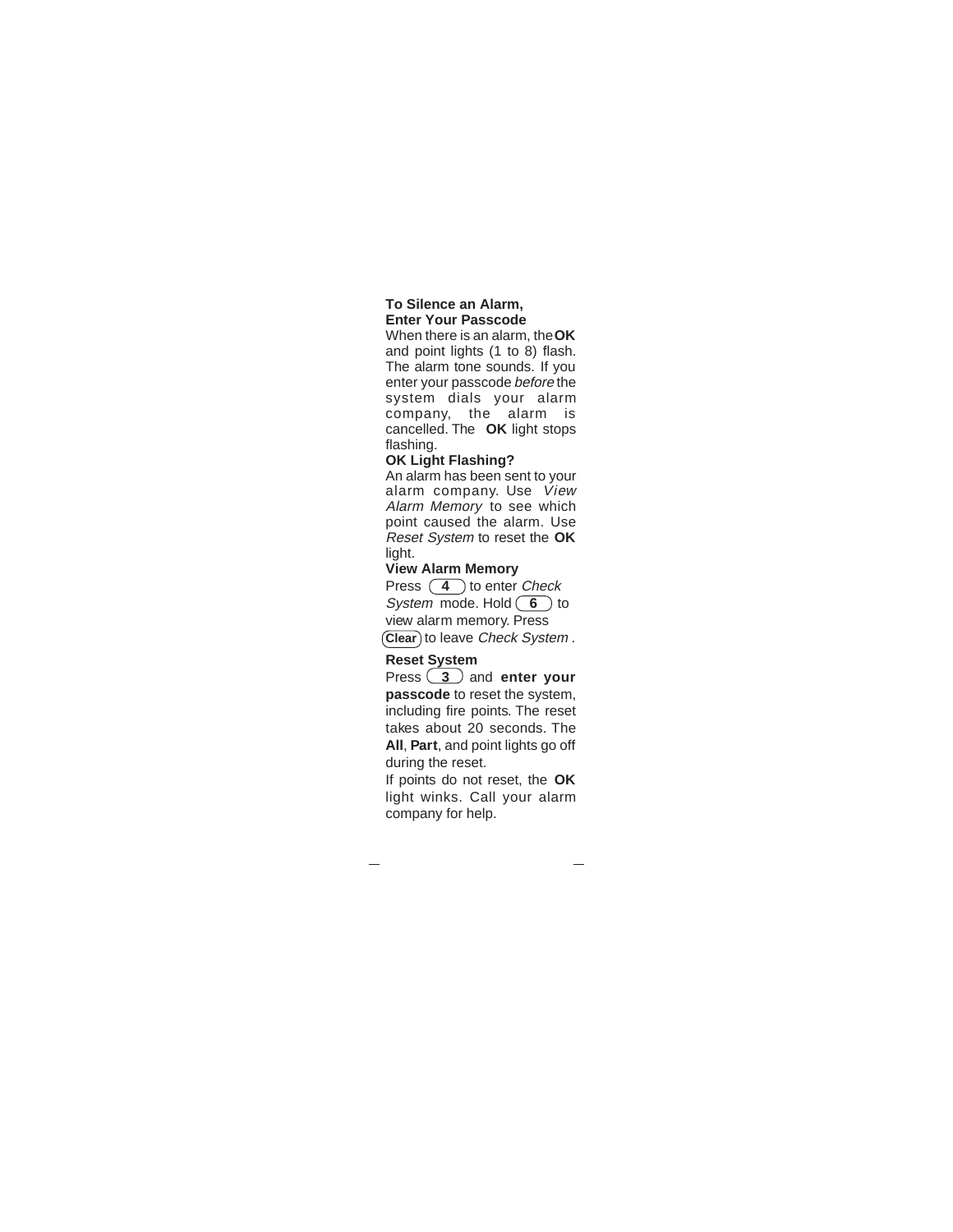# **If You Lose Track**

If you are unsure about the status of your system, do the following:

- Check the **On** light. If it's lit, your system is on. Step Outside is the only function you can perform when the system is on.
- If the system is off, press **Clear** twice to exit any function and start over.

#### **Step Outside**

Pressing (Clear) bypasses your entrance doors and sounds the exit tone, when your system is On with No Delay. You can exit and re-enter without turning your system off. After you re-enter, press **Clear** to return the system to full protection and silence the tone.

**Alarm Silence~Reset**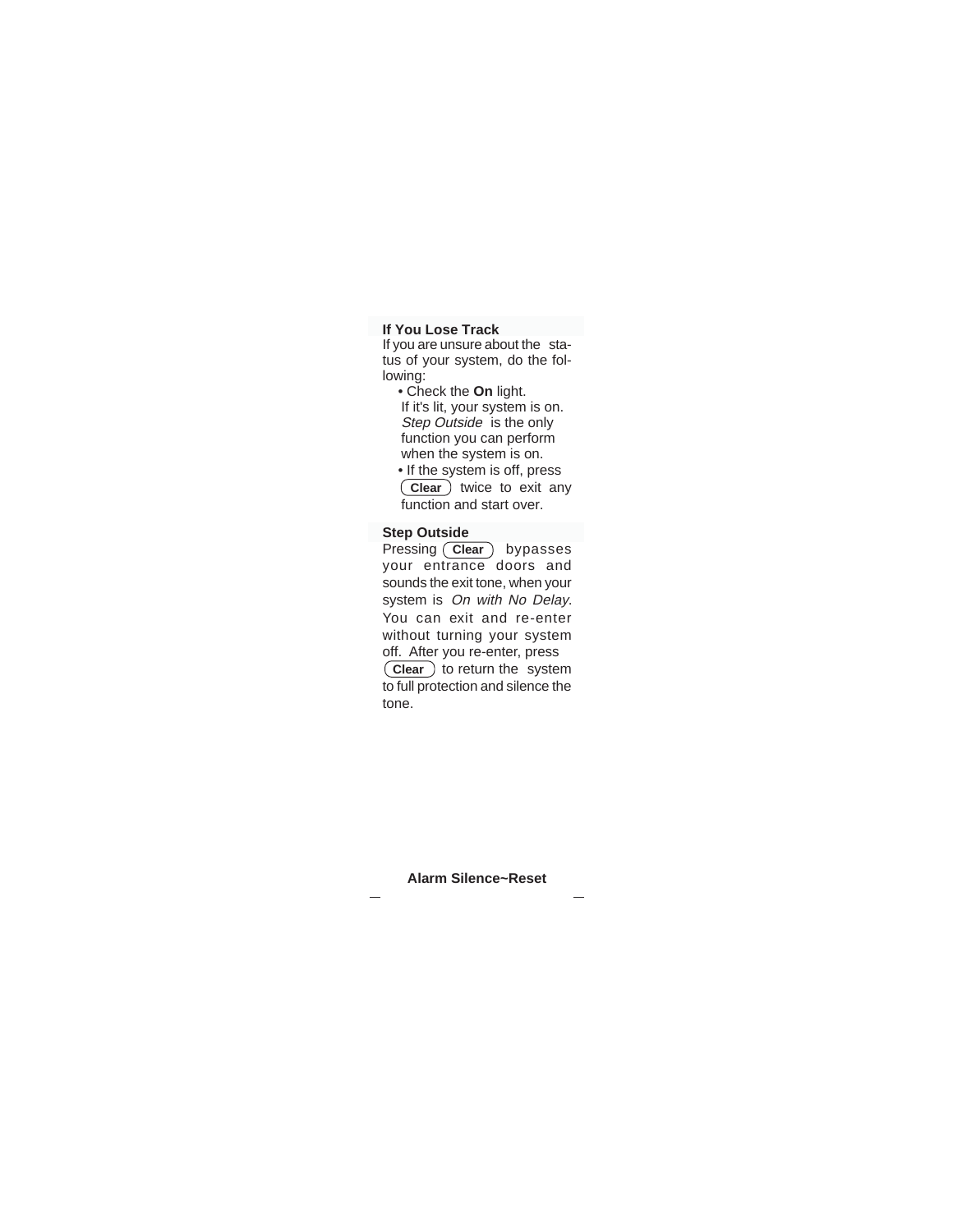# **System Tones**

**Trouble Tone** – A warble tone that is on briefly, then followed by a pause, followed by the warble tone (repeatedly).

**Error Tone** – The same warble tone as the Trouble Tone, but it is not repeated.

**Fire Alarm Tone** – A warble tone that is on for one-second, then briefly off (repeatedly).

**Burglary Alarm Tone** – A constant warble tone.

#### **To Silence the TroubleTone, Press Clear**

The trouble tone sounds and the **OK** light winks when there is a system trouble. System troubles are caused by such things as low batteries or faulted detection devices.

The **OK** light stops winking when all troubles are cleared. Use Check System to identify trouble conditions.

**If the OK light is off your system is not operational. Call your alarm company.**

 $\overline{\phantom{0}}$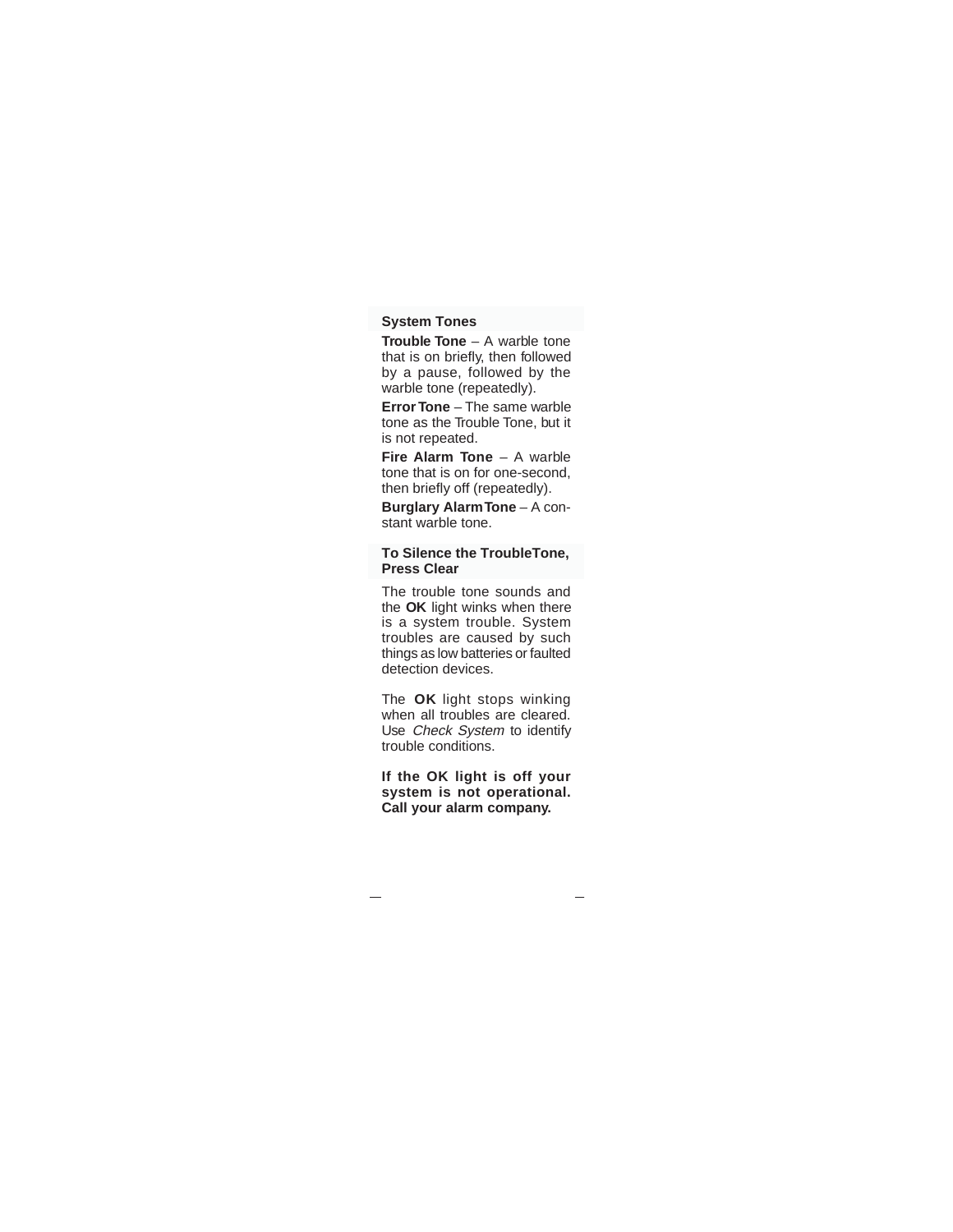# **Check System**

Press **4** then:

**Trouble - Fire Point**   $H$ old  $(1)$ to view points On = Trbl, Wink = Bypass

**Trouble - Non-Fire Point**  Hold  $(2)$  to view points  $On = \overline{Trbl}$ , Wink = Bypass

> **Power Trouble**  Power to system is off. Operating on battery.

**Communication Fail**  Check telephone line.

**Service Required**  Call your alarm company.

# **Alarm Memory**

Hold **6** to view points

Flash = Alarm On = Cancelled Alarm

Turning the system on resets alarm memory.

**Check System**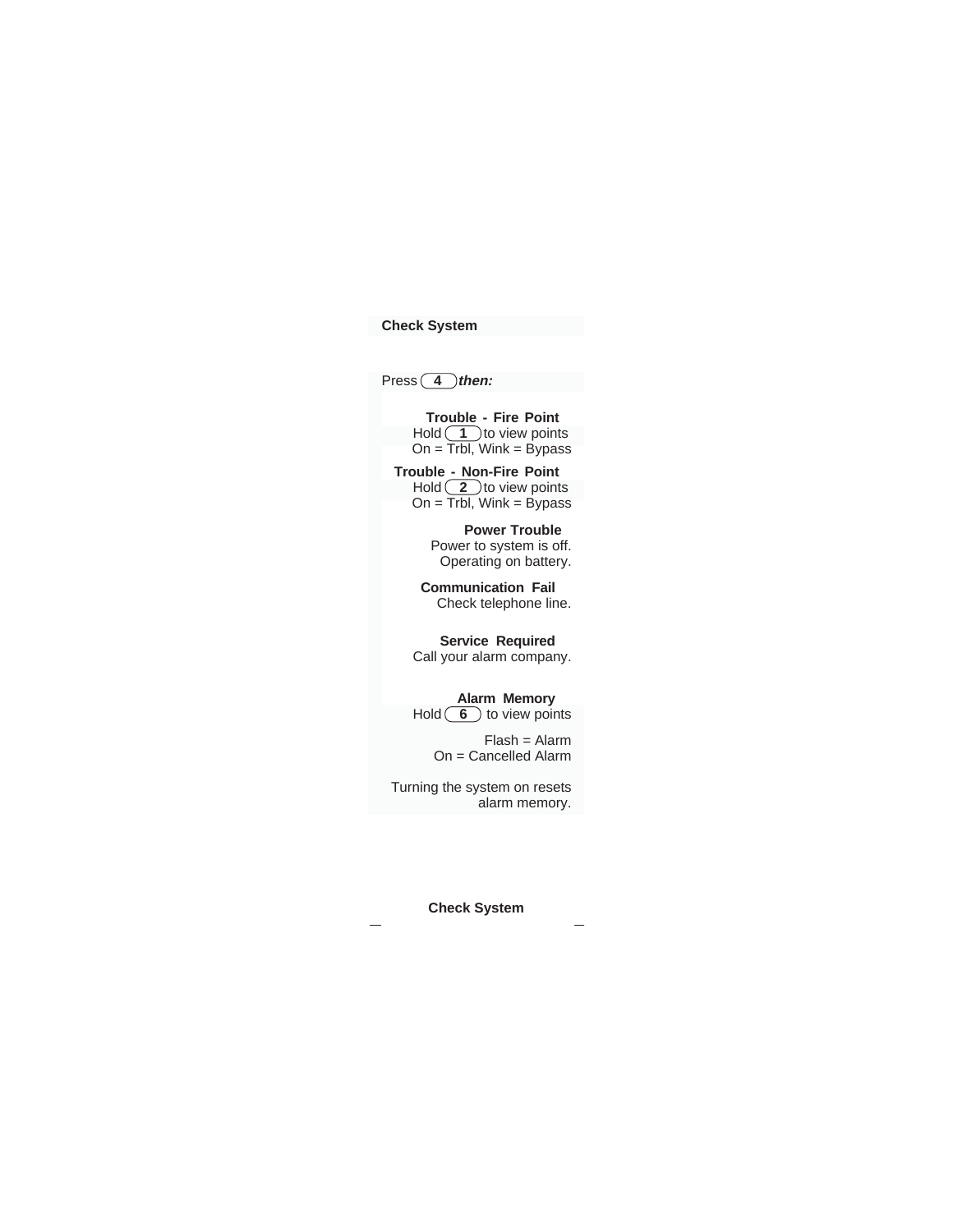# **Watch**

When your system is off, it "watches" points you select. For example, you can set your system to wink the point light and sound a tone when a door opens.

# **Selecting Watch Tone**

- **1** Press **7**
- **2** Enter your passcode. (Owner type required)
- **3** Press:
	- **1** To wink point light, no tone.
- **2** wink point light, short tone.
- **3** wink point light, tone until Clear Key is pressed.
- **4** wink point light, tone until point clears (door closes). Pressing Clear Key also silences tone.
- **4 Press** (Clear) after selecting watch tone.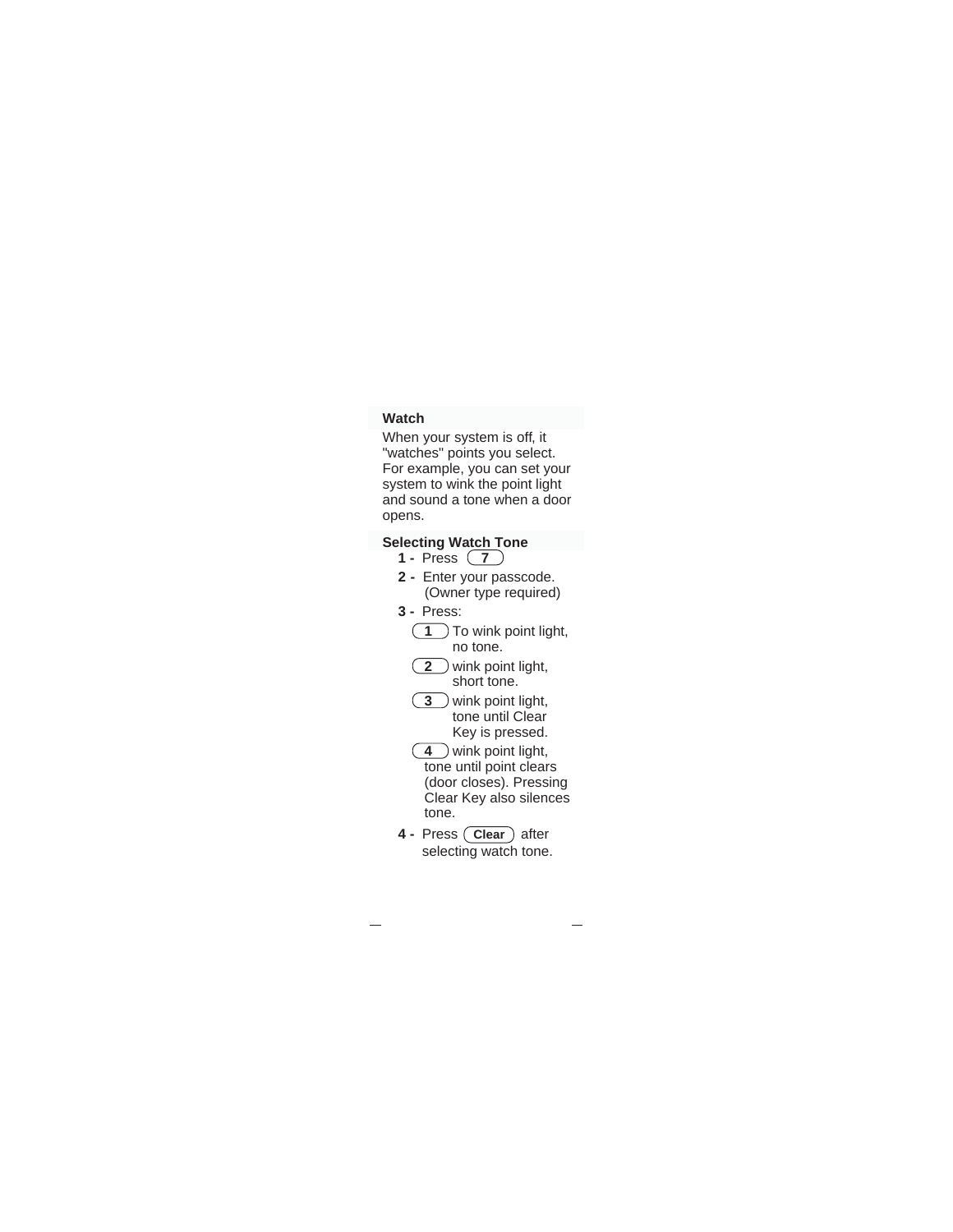**Selecting Watch Points**

To select points to watch: **1 -** Press **8 2 -** Lights come on to indicate watched points. **You cannot "watch" fire points.** They are always on. **3 -** Enter your passcode.

(Owner type required) **4 -** Press **1** to **8**

to select and deselect points. Key 1 for Point 1 and so on. To select or deselect all points, press **9**.

**5 - Press** (Clear) after selecting points.

#### **System Test**

Press  $\boxed{1}$  and then enter your passcode to conduct a system test.

Be sure to contact your alarm company before you begin.

**Watch~Test**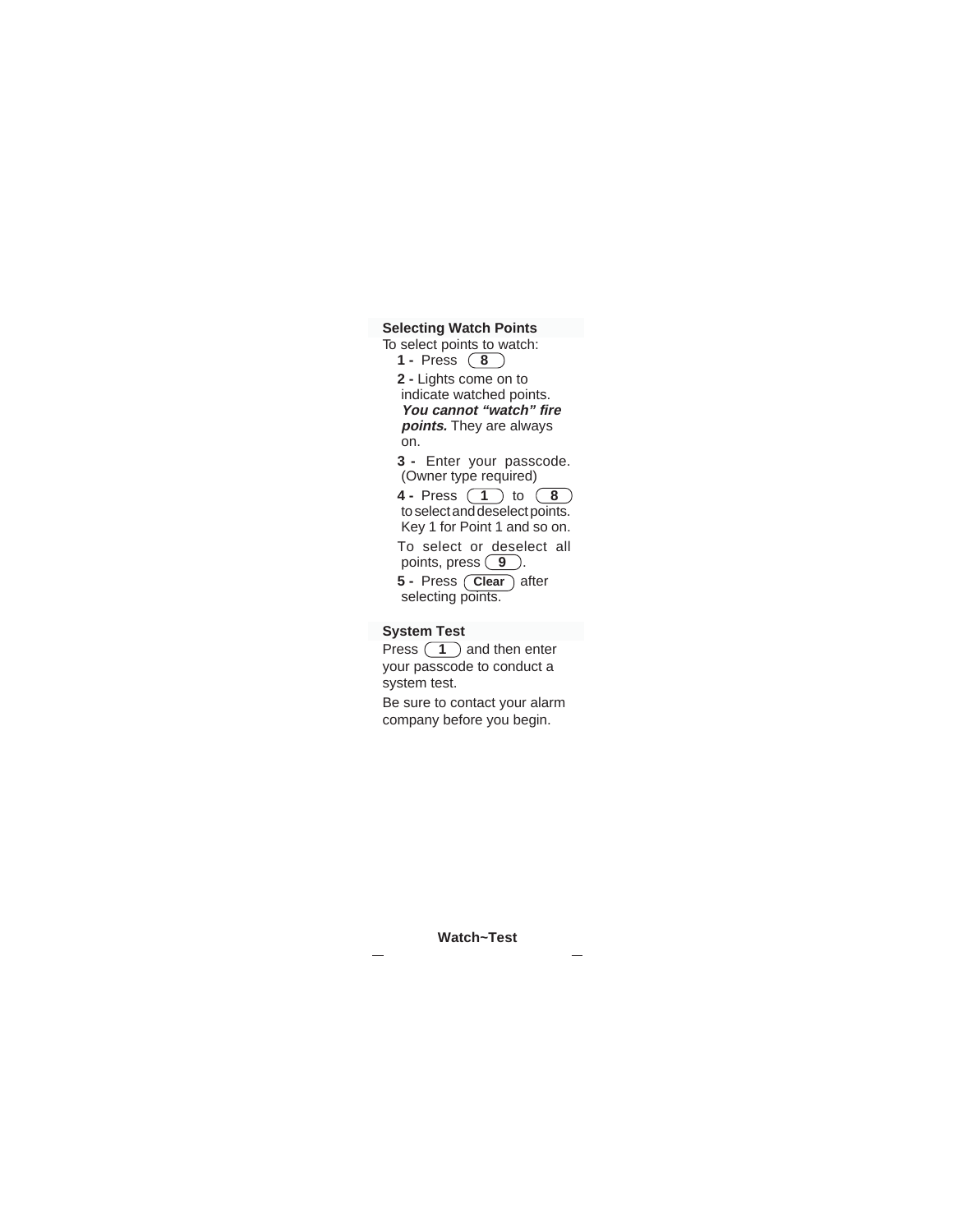#### **Change Passcode**

**1 - Press**  $\boxed{5}$ 

If you hear the error tone your system doesn't have the Change Passcode feature.

**2 -** Enter your passcode.

The light showing your code number (1 to 8) turns on, and the**Part**light begins flashing.

**3 -** Enter a new passcode **with the same number of digits as your old code**.

If the error tone sounds, start over. Try a different new passcode.

**4 -** Enter your new passcode again.

The OK tone sounds and the system leaves passcode change mode.

If the error tone sounds, start over.

#### **Show Users**

The Show User mode shows each user's code type on lights 1 to 8. User 1 is light 1 and so on.

- **1** Press **6**
	- to Show Code type
	- **Flash** Owner
	- **Wink** User
	- **On** One-Time
	- **Off** Disabled
- **2** Press **Clear** to leave Show User
-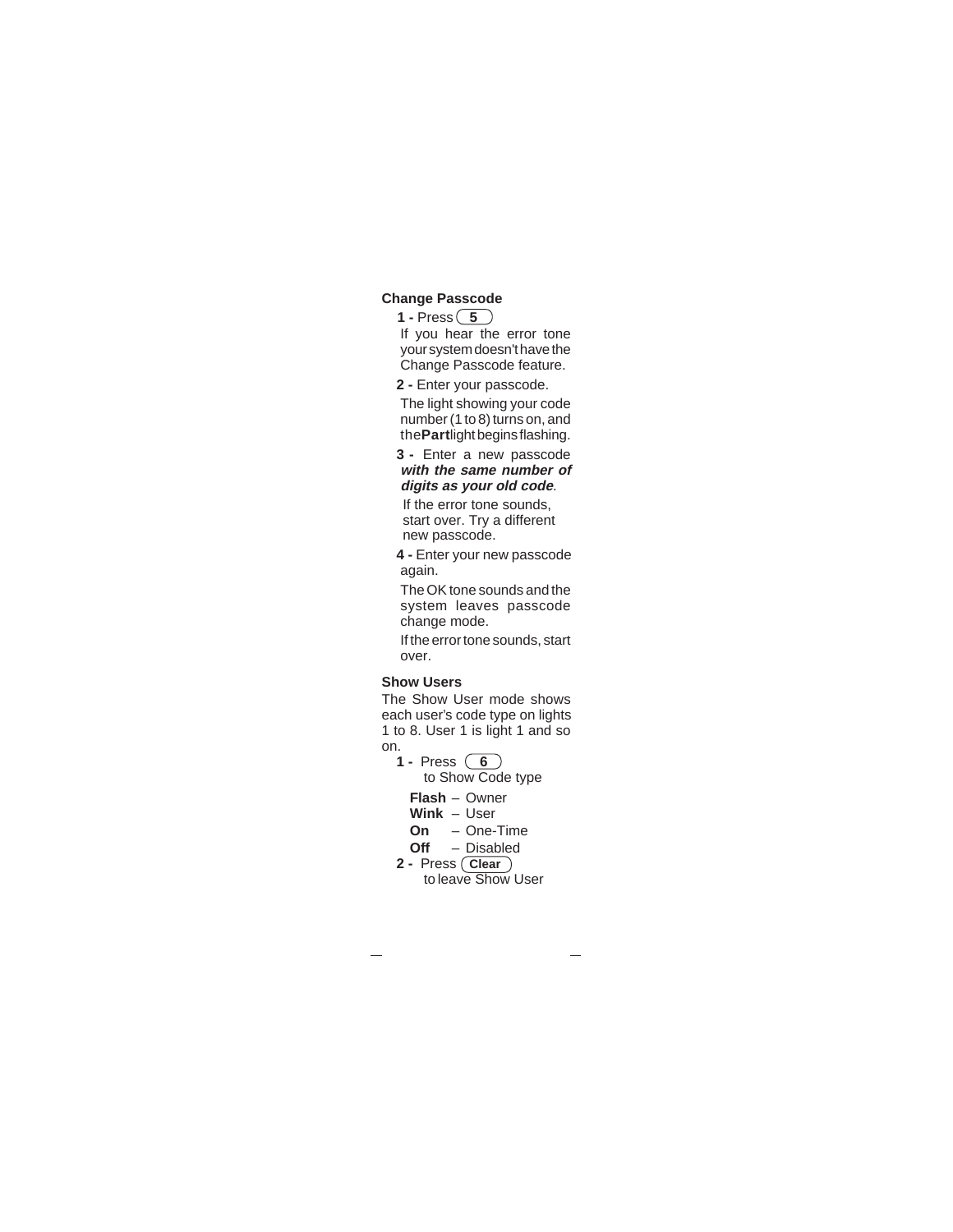# **Keypad Lights On**- Lights when system is All or Part On. **NoDelay** - Lights when the system is All or Part On without entry or exit delay. **1** Point lights show the status of each point. On Steady - Point "On" **8** Wink - Point faulted. (Door or window open.) Flash - Alarm **All** -Lights with the "On" light when the system is All On. When the system is off, "All" lights when all points are ready. (No doors or windows open.) **Part** - Lights with the "On" light when the system is Part On. When the system is off, lights when "Part" points are ready. **OK** - Wink See Check System Flash - See Alarm Silence~Reset **to**

**Change Passcode**